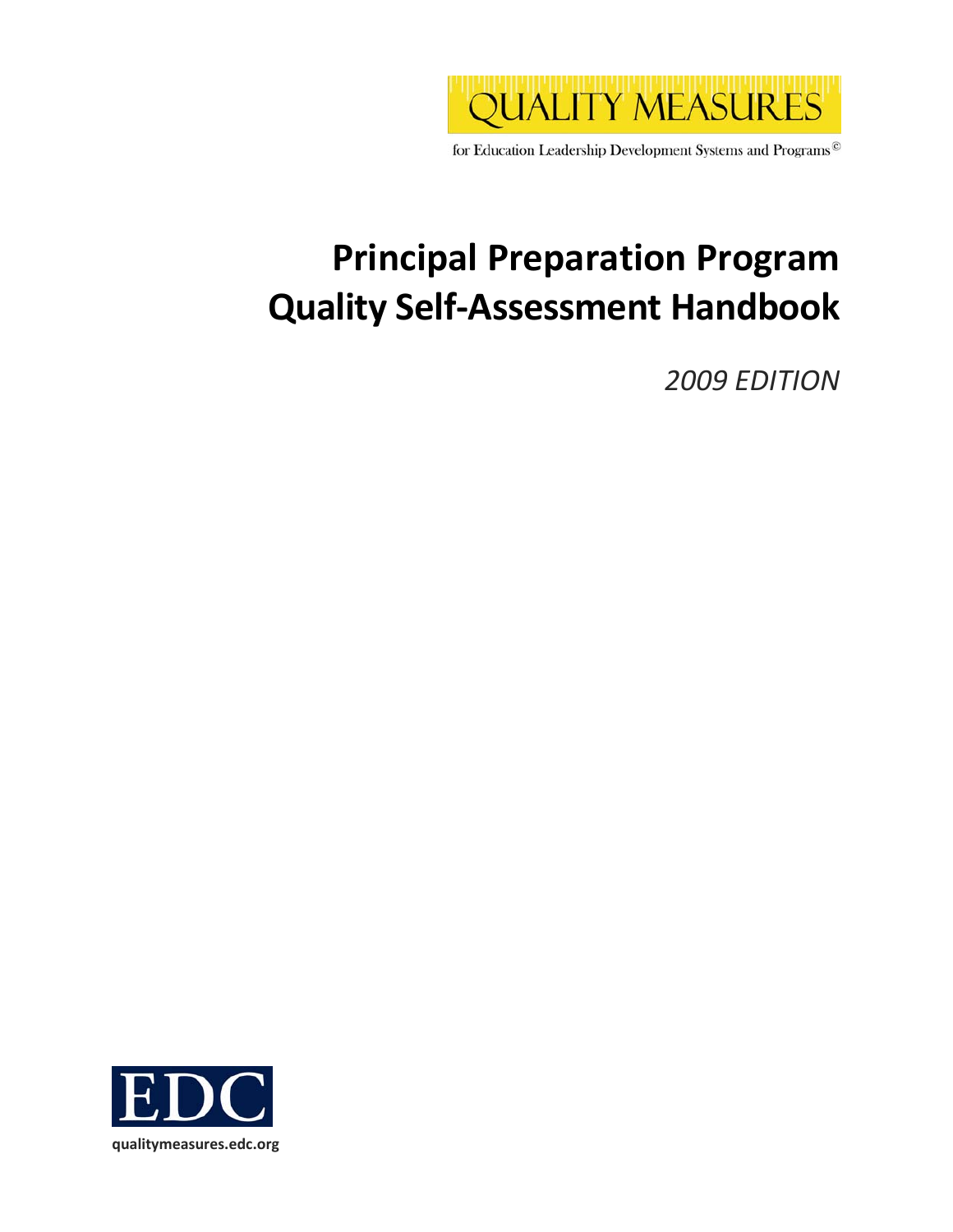Copyright © 2009 by Education Development Center, Inc., Newton, MA. All rights reserved.

#### **Copyright Notice**

This document is protected by United States copyright law and may not be reproduced, distributed, transmitted, displayed, or otherwise published without the written permission of Education Development Center, Inc. You may not alter or remove any trademark, copyright or other notice.

#### **Permission to Use and Copy**

Permission to copy and distribute this document and related graphics and photographs is granted for non‐ commercial purposes only, provided that:

- the above copyright notice and this permission notice appear in all copies;
- use of documents and related graphics and photographs is for non-commercial purposes only;
- documents or related graphics and photographs are not modified in any way; and graphics or photographs are not copied or distributed separately from accompanying text.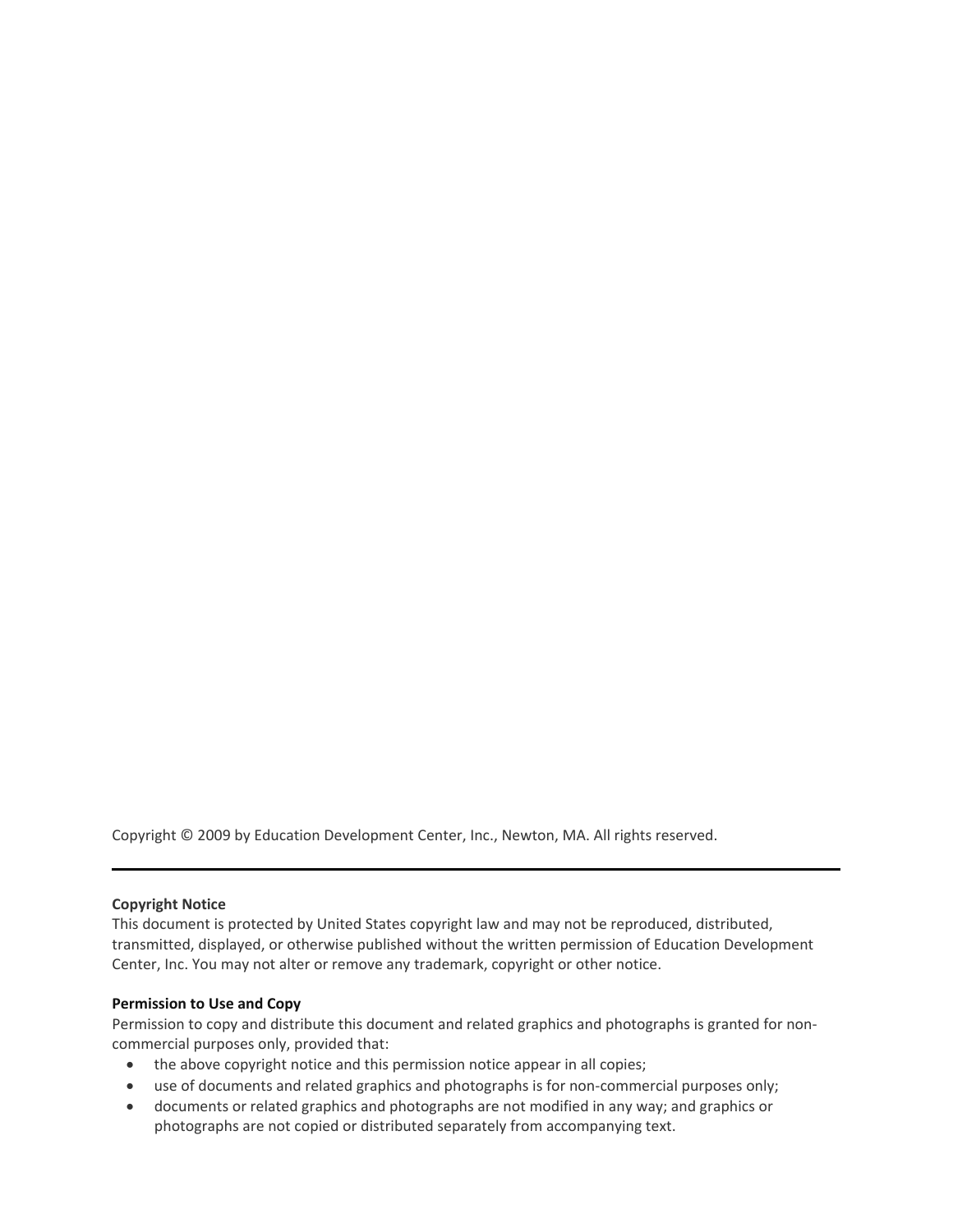# **Introduction**

The Quality Measures™ approach to assessing the quality of principal preparation programs uses a calibrated set of research‐based rubrics and an evidence‐based analysis protocol. The rubrics incorporate the essential *features* and *indicators of quality* of program course content and pedagogy and clinical practices associated with exemplary principal preparation programs in the literature (Darling‐Hammond, LaPointe, Meyerson, & Orr, 2007).

Quality Measures™ rubrics and protocols are used by states and districts as they conduct selfassessments of the quality of their principal preparation programs. These tools have been useful in building broader consensus around the features and indicators of high quality programs. The protocols help assessment teams examine supporting evidence against the rubric criteria and draw conclusions about the overall quality of their programs (King, Levinger & Schoener, 2006). The evidence‐based self‐assessment is designed to be part of a program's formative evaluation process with a lens on continuous improvement. In addition, the self-assessment supports programs as they undertake program redesign.

This Handbook includes information and resources on preparing for and conducting a program self‐assessment, including:

- Tips for Getting Started (pages 1-2)
- The Program Self-Assessment Protocol (pages 2-5)
- Sample Meeting Agendas (pages 6‐8)
- Program Self-Assessment Record Sheet (pages 10-14)

# **Tips for Getting Started**

**TIME:** The time required for a self‐assessment varies according to the scope and size of the program. Typically, the self‐assessment can be accomplished in a half‐day meeting. This assumes that the Program Director has identified and collected relevant evidence in preparation for the meeting. Some programs may decide to break the process into two separate meetings with the gathering of evidence occurring between meetings.

**ORGANIZATION:** Typically, the Program Director serves as Team Convener and is responsible for overall organization of the self‐assessment process. The Team Convener coordinates team selection, sets meeting dates, gathers evidence in preparation for the meeting, and submits ratings. Often, the Team Convener also facilitates the self-assessment meeting(s), but in some instances she/he may choose to delegate this responsibility.

**TEAM SELECTION:** Team selection is an important part of the self‐assessment process. Particular attention should be given to team composition. The team should include individuals with primary responsibility for designing and implementing the program being reviewed (including program faculty). Team members should be willing to be actively engaged in an in-depth, evidence-based self-assessment process and commit the time to participate from start to finish. Typically, teams consist of five to eight members.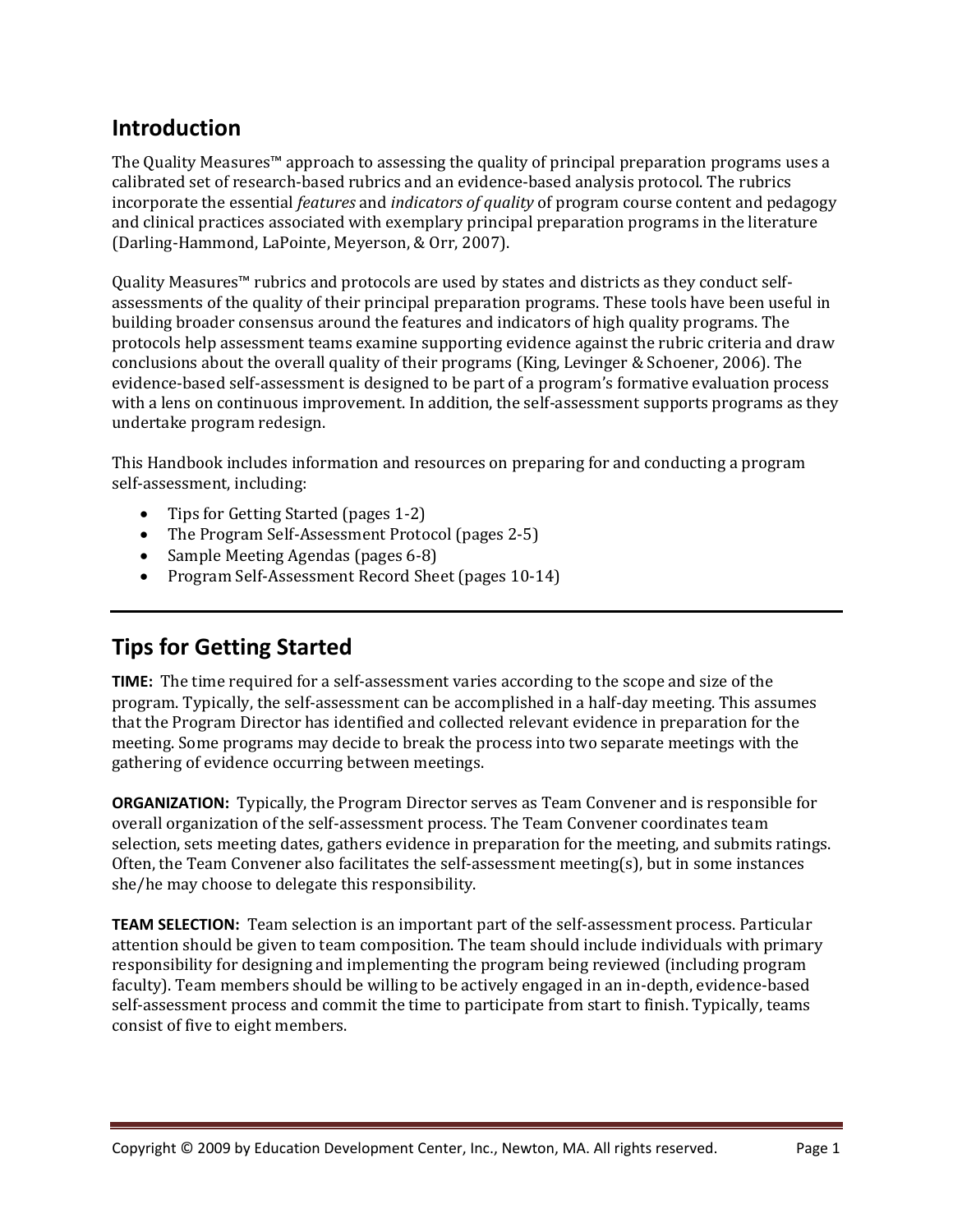**OTHER LOGISTICS:** A comfortable, convenient meeting space with few distractions is recommended. f possible, an overhead or LCD projector and laptop are helpful for conducting the meeting in an I efficient manner.

## **SUGGESTED ROLES AND RESPONSIBILITIES**

| <b>TEAM CONVENER</b>       | The Program Director plays this role and is responsible for organizing<br>all aspects of the process, including team member invitations, meeting<br>planning and scheduling, identifying and collecting evidence, team<br>orientation, and setting process timelines. The Team Convener should<br>be thoroughly familiar with the QM rubrics and with the evidence to be<br>discussed. |
|----------------------------|----------------------------------------------------------------------------------------------------------------------------------------------------------------------------------------------------------------------------------------------------------------------------------------------------------------------------------------------------------------------------------------|
| <b>MEETING FACILITATOR</b> | Responsible for facilitating the self-assessment meeting(s). Responsible<br>for moving the team through the process in an efficient and effective<br>manner and managing time.                                                                                                                                                                                                         |
| <b>DATA MANAGER</b>        | Under the direction of the Team Convener, responsible for organizing<br>evidence (data) and related materials before the meeting(s) and<br>managing the data during the meeting(s) (including all meeting<br>documents, worksheets, the Self-Assessment Record Sheet, etc.).                                                                                                           |
| <b>TEAM RECORDER</b>       | Records the information generated throughout the self-assessment. May<br>work with the Team Convener to ensure the submission of the final<br>rating and Self-Assessment Record Sheet.                                                                                                                                                                                                 |

# **The Program Self‐Assessment Protocol**

Our experience with program self‐assessments has led us to develop the following protocol, which assumes a half‐day meeting devoted to the self‐assessment. Some programs may find it more effective to conduct the self‐assessment in two separate meetings with evidence identification and collection taking place in between. (*Sample Agendas* for conducting the self‐assessment either way are provided on pages 6‐8.)

Program Directors should choose a process that works best for their program and team. No matter which process is used, preparation is key to the self-assessment's success. Selecting the right people to conduct the self‐assessment and identifying and assembling the best possible evidence to support quality ratings is critical to a productive program self-assessment. These preparatory tasks are typically the responsibility of the Program Director.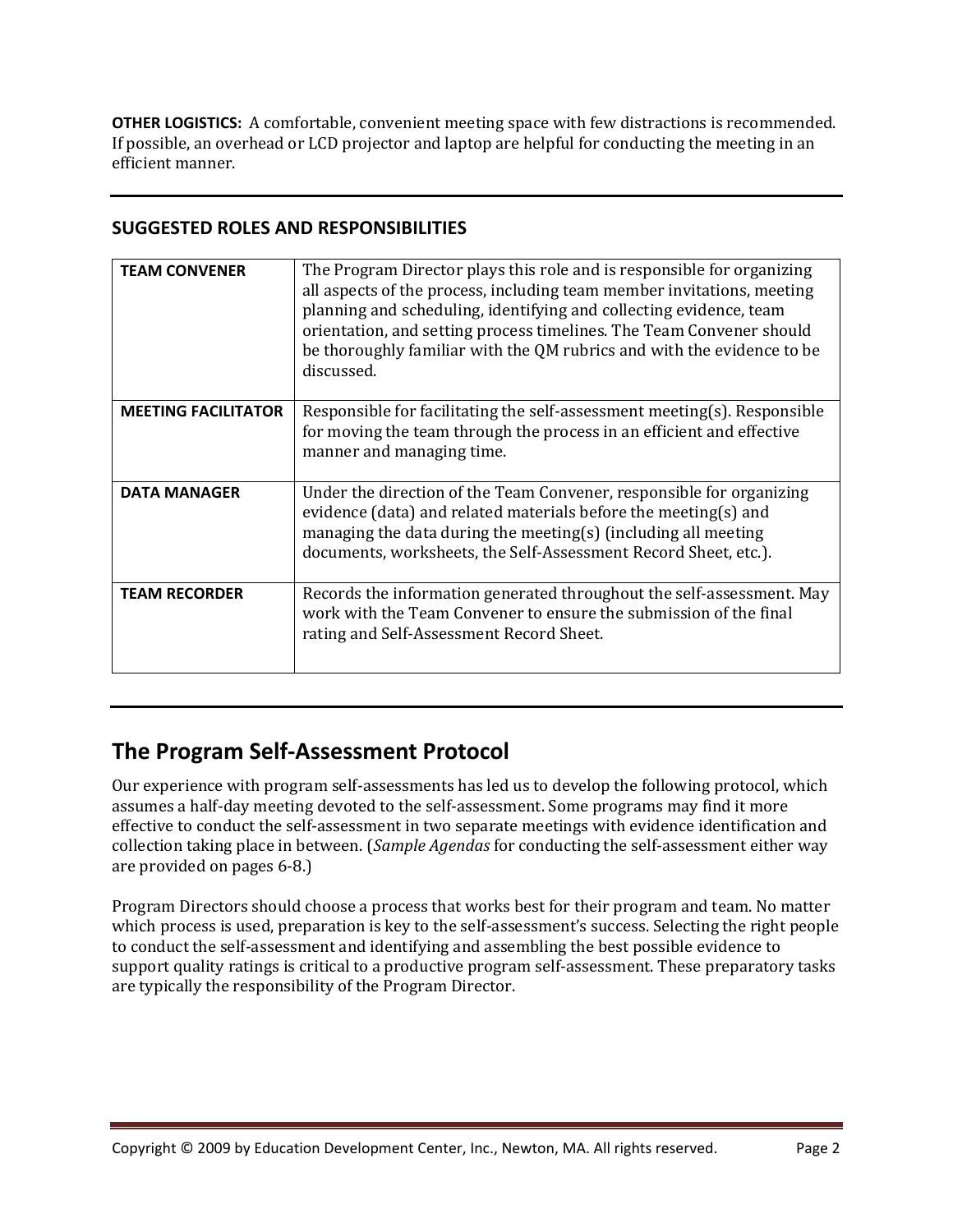## **PREPARATION FOR THE SELF‐ASSESSMENT MEETING**

### **A. Select team and schedule self‐assessment meeting**  Referring to "Tips for Getting Started" above, select the self‐

assessment team." In scheduling the meeting and inviting participants, it is important to provide team members with the purpose of the self‐assessment and meeting objectives ahead of time.

# **B.** Assemble evidence for Program Course Content and **nd** *Program Clinic Pedagogy* **a** *al Practice*

Review the *Quality Measures™ Principal Preparation Program Quality SelfAssessment Rubrics* and assemble the strongest evidence to support the indicators of quality for your program's *Course Content and Pedagogy* and *Clinical Practice*. Use the Self‐Assessment Record Sheet to help organize your team's evidence. The Record Sheet can then serve as the discussion document during the self‐assessment meeting.

#### **Sample Meeting Objectives:**

- Review, analyze and assess selected evidence for two key program two features— Course Content and Pedagogy and Clinical Practice
- Collectively rate each program feature along the developmental continuum
- Identify areas of strength and areas for program improvements or modification

# **C. Complete Sections A (meeting details) and B (program description) of the** *Self‐Assessment* **Record Sheet**

In filling out Section A of the Self‐Assessment Record Sheet, provide details about the assessment team members (include each member's role in the program). Since many issues surface in the review of evidence that are context specific, use Section B to describe the context of the program, its size, the number of participants, the process used for recruitment and selection of candidates as well as the expected path for those who complete the program. In addition, use this section to describe the working conditions that are in place to support program participants and impact the lived experience of the aspiring principals who participate (e.g., release time, distance learning, supervision agreements, contractual commitments or other design attributes of the program).

# **THE SELF‐ASSESSMENT MEETING**

## **D. Discuss and agree upon logistical and process issues**

After introducing meeting participants, review the goals for the program self‐assessment. You may also want to establish team ground rules, and discuss and assign roles and responsibilities (see *Suggested Roles and Responsibilities* above). This is also a good time to distribute and review the materials and confirm the timeline for completing the self‐assessment.

# **Review and discuss the QM Rubrics E.**

The rubrics are at the heart of the assessment process. The assessment team needs to develop a deep understanding of the rubrics in order to assess the program's level of development and identify appropriate evidence.

Johnson & Svingby (2007) argue that the reliable scoring of performance assessments can be enhanced by the use of rubrics, especially if they are analytic, topic‐specific, and complemented with exemplars and/or rater training. The Team Convener should walk through each indicator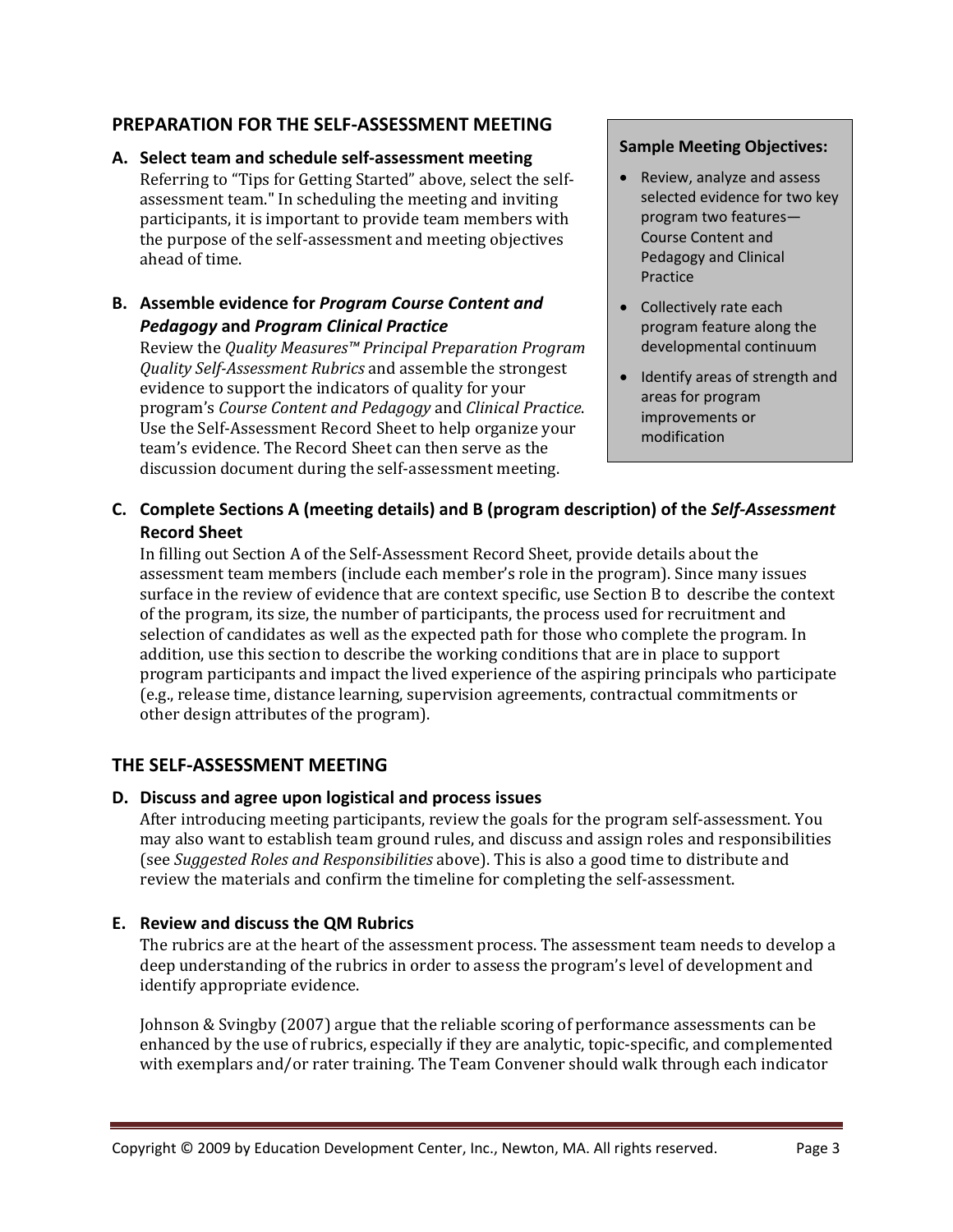of quality at all developmental levels of the rubrics in order to establish a deep understanding among the assessment team of the calibrations in the rubrics .

As the team discusses each indicator of quality at each developmental level along the continuum (*WellDeveloped, Developed, Emerging, Beginning*), the conversation should also focus on what the practices indicated at the "Well‐Developed" level look like.

### **F. Discuss the role of evidence in a program self‐ assessment process**

Selecting and examining evidence to support program quality claims deepens and grounds team discussions of the essential features and indicators of quality programs, and the extent to which their program meets these quality standards.

Discuss the possible range of types of evidence that can be used for supporting evidence. Identifying the various resources for evidence will help you explore other possible sources as you are looking at the evidence selected thus far.

## **G. Review evidence and determine quality rating for your program's** *Course Content and Pedagogy*

In order to determine this feature's fit along the developmental continuum described in the rubric, review the evidence gathered for the *Course Content and Pedagogy* rubric.

Present and discuss the strongest evidence collected for each indicator of quality for *Course Content and Pedagogy*. You may want to use the Self‐Assessment Record Sheet which is designed to help you in organizing and discussing the evidence in a logical, step‐wise manner.

#### **Considerations when Selecting Evidence:**

- Figuring out what to look at, listen to and read is an important part of the process and should be discussed at length by the team prior to examining any evidence.
- The only criterion for selecting evidence is that the items presented capture the essence of a desired indicator and feature and clearly indicate the degree to which the quality standard is met.
- In addition to written documents. evidence can take the form of face‐to‐face interviews, observations, multi‐media presentation, or any other relevant program‐related materials or experiences.

As you discuss, revise Section C of the Self‐Assessment Record Sheet to reflect the team's discussion and agreement on the strongest evidence for each indicator of quality. Check the type(s) of evidence presented and note which developmental level (*WellDeveloped, Developed, Emerging, Beginning*) the evidence supports for each indicator of quality.

Use the evidence presented as data to agree on an overall rubric rating (from *Beginning* to *Well-Developed*) that most closely matches the supporting evidence for *Course Content and Pedagogy*. Check the appropriate rating in Section D of the Record Sheet.

Note any significant findings from the data gathering process and record observations for follow up in Section D of the Record Sheet.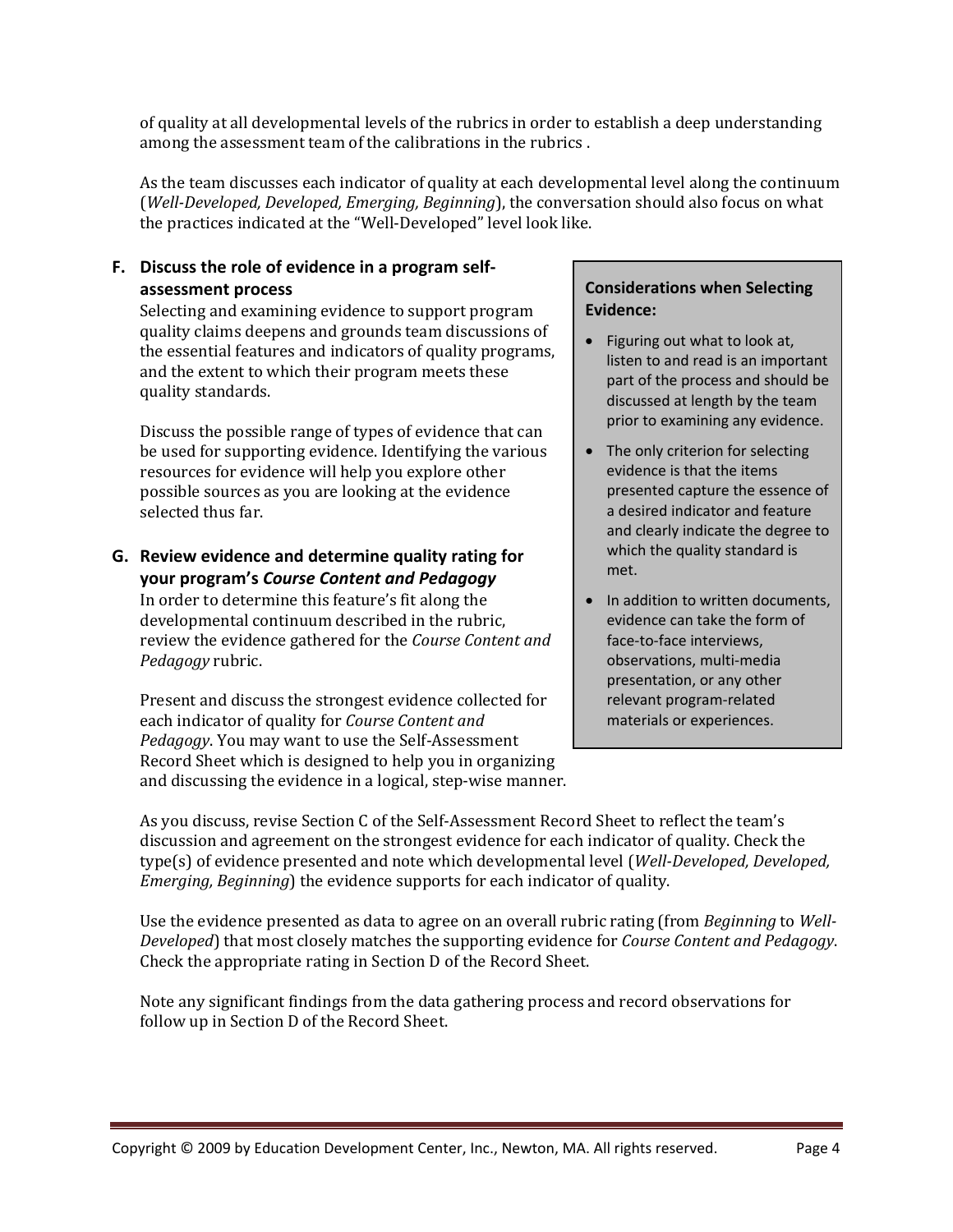**H. Review evidence and determine quality rating for your program's** *Clinical Practice* Repeat the process detailed in Step 6 to establish a quality rating for your program's *Clinical Practice.*

### **Check over the Self‐Assessment Record Sheet I.**

Review the Record Sheet and the lists of evidence to ensure that they are complete and accurately reflect the team's discussion of the evidence and agreement on ratings.

#### **Agree on next steps for using the data gathered through the self‐assessment J.**

In order to build on the data and the learning generated through the self-assessment, take a few minutes to plan for how to use this data in continuous improvement efforts. The "Notes" sections (Section D for *Course Content and Pedagogy* and *Clinical Practice*) will help you recall areas of strength and possible areas for improvement or modification for your program. Discuss and agree on next steps to be taken.

#### **AFTER THE MEETING**

#### **K. Submit ratings for your program's** *Course Content and Pedagogy* **and** *Clinical Practice*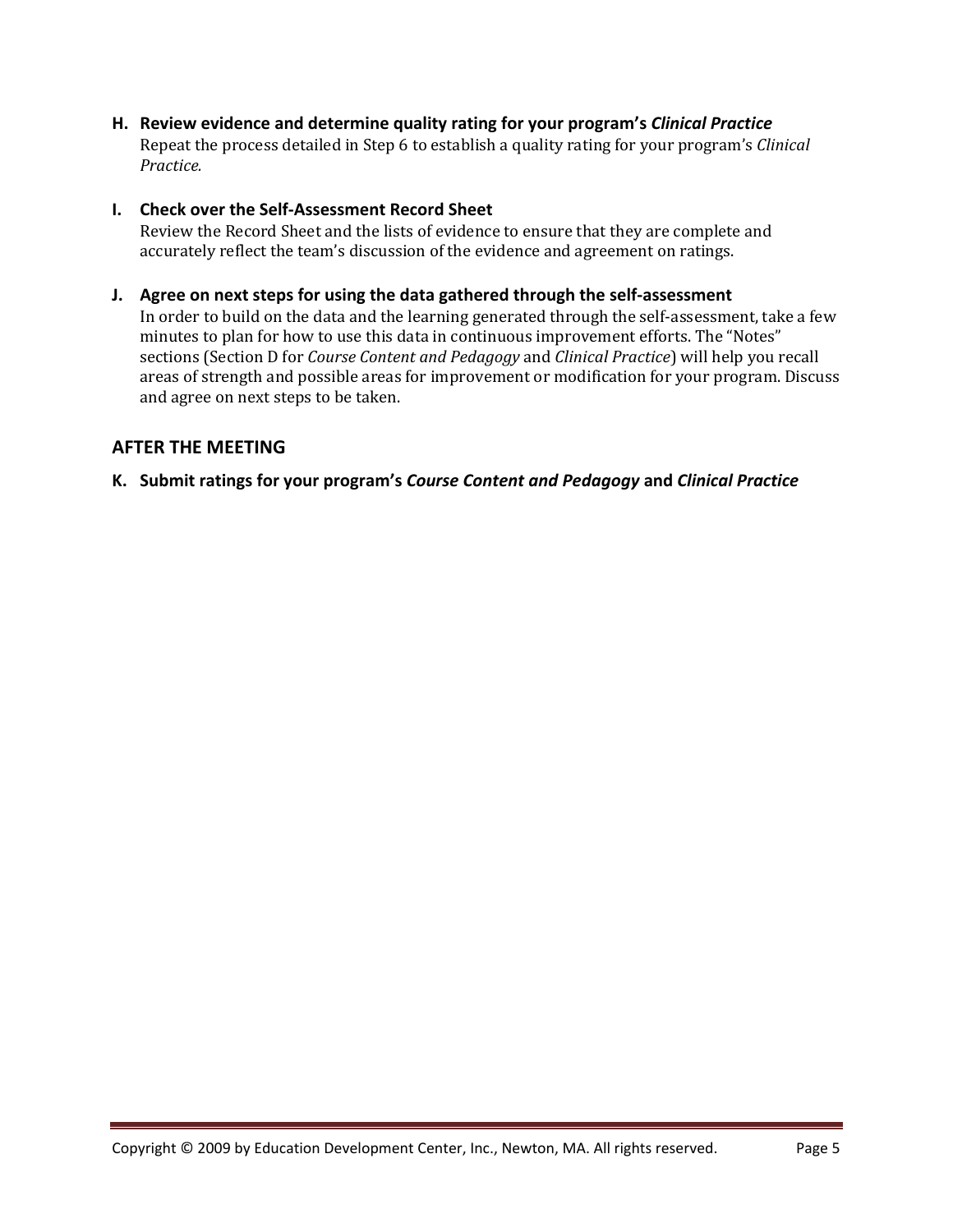#### **SAMPLE AGENDA 1**

 $\overline{\phantom{a}}$ 

# **QM Program Self‐Assessment Meeting**

*Meeting Duration: approximately 4 hours*

|    | <b>ACTIVITY</b>                                                                                                             | <b>FACILITATOR</b>                               | <b>SUGGESTED TIME</b> |
|----|-----------------------------------------------------------------------------------------------------------------------------|--------------------------------------------------|-----------------------|
|    | 1. Introduction of Team Members and the Self-<br><b>Assessment Process</b>                                                  | Project Director /<br>Team Convener <sup>1</sup> | 5-10 minutes          |
|    | 2. Meeting Objectives                                                                                                       | Project Director /<br><b>Team Convener</b>       | 5 minutes             |
| 3. | Logistics (assessment team roles and responsibilities,<br>timeline for completion, distribution and review of<br>materials) | Project Director /<br><b>Team Convener</b>       | 10-15 minutes         |
| 4. | Review QM Rubrics and the Role of Evidence in the<br>Self-Assessment                                                        | Project Director /<br><b>Team Convener</b>       | 30-45 minutes         |
| 5. | <b>Review Evidence and Determine Quality Rating for</b><br><b>Program Course Content and Pedagogy</b>                       | Project Director /<br><b>Team Convener</b>       | 60 minutes            |
| 6. | <b>Review Evidence and Determine Quality Rating for</b><br><b>Program Clinical Practice</b>                                 | Project Director /<br><b>Team Convener</b>       | 60 minutes            |
|    | 7. Check for Team Agreement and Finalize the Self-<br><b>Assessment Record Sheet</b>                                        | Project Director /<br><b>Team Convener</b>       | 5-10 minutes          |
|    | 8. Agree on Next Steps for Using the Data from the Self-<br><b>Assessment and Adjourn</b>                                   | Project Director /<br><b>Team Convener</b>       | 30-45 minutes         |

<span id="page-7-0"></span> $1$  If a program has requested EDC facilitation support, a QM Specialist may also facilitate some portion of the meeting or serve as co-facilitator with the Program Director.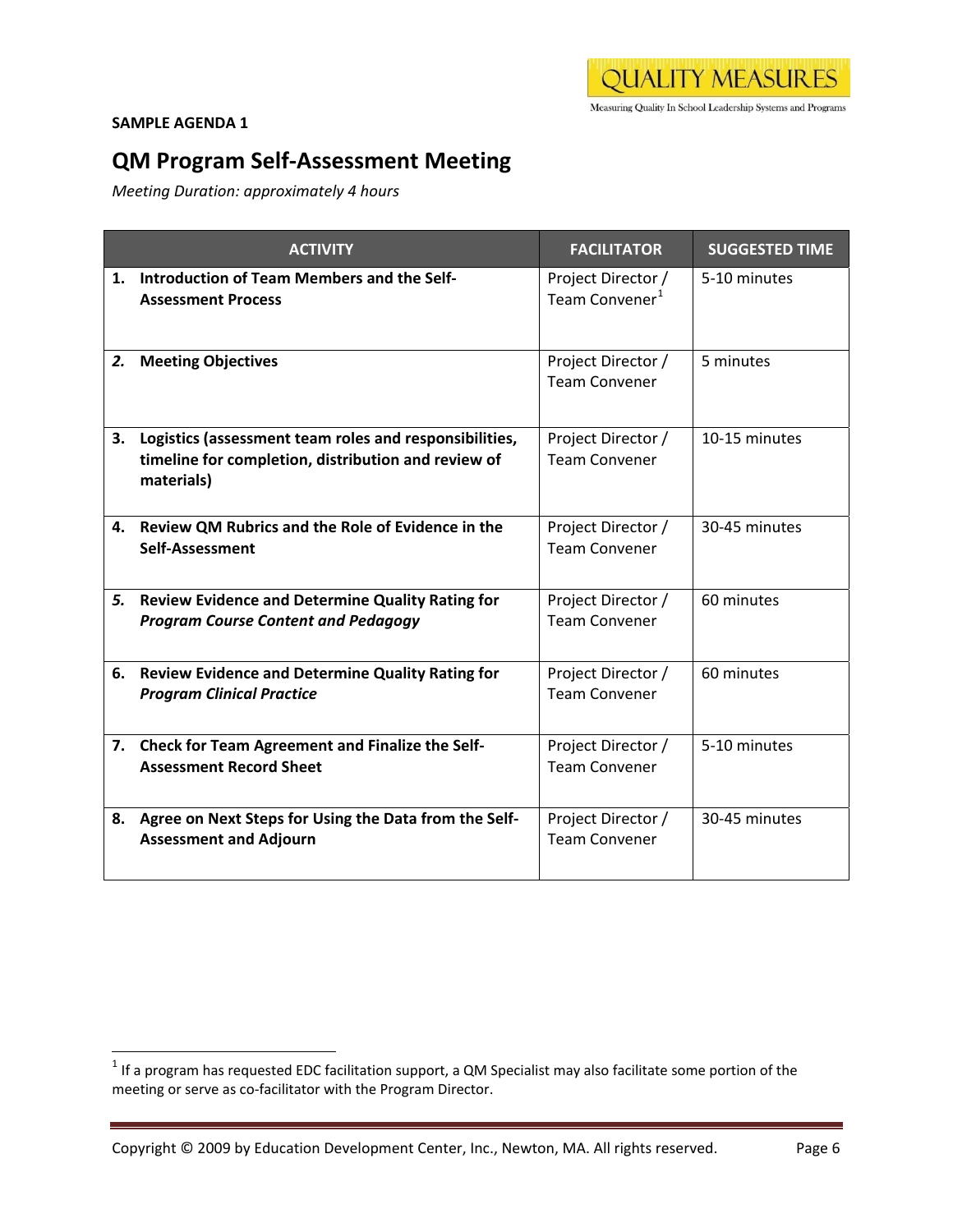# **SAMPLE AGENDA 2.1 (Annotated)**

# **QM Program Self‐Assessment Meeting**

# **Part One: Team Orientation and Rubric Review**

*Meeting Duration: approximately 2 hours*

|    | <b>ACTIVITY</b>                                                                                                                                                                                                                           | <b>FACILITATOR</b>                         | <b>SUGGESTED TIME</b> |
|----|-------------------------------------------------------------------------------------------------------------------------------------------------------------------------------------------------------------------------------------------|--------------------------------------------|-----------------------|
| 1. | Introduction of Team Members and the Self-<br><b>Assessment Process</b><br>Conduct brief introductions and give a short description<br>of the self-assessment process.                                                                    | Project Director /<br><b>Team Convener</b> | 5-10 minutes          |
| 2. | <b>Meeting Objectives</b><br>Review the meeting objectives.                                                                                                                                                                               | Project Director /<br><b>Team Convener</b> | 5 minutes             |
| 3. | <b>Logistics</b><br>Assign assessment team roles and responsibilities,<br>discuss timeline for completion, distribute and review<br>materials.                                                                                            | Project Director /<br><b>Team Convener</b> | 10 minutes            |
|    | 4. Review QM Rubrics and the Role of Evidence in the<br>Self-Assessment<br>Discuss the evidence-based self-assessment process<br>and review and discuss the Rubrics for Course Content<br>and Pedagogy and Clinical Practice.             | Project Director /<br><b>Team Convener</b> | 30-45 minutes         |
| 5. | Plan for Gathering Evidence Before the Next Meeting<br>Discuss the various resources for identifying evidence to<br>support the program features. Agree on a plan for<br>retrieving and organizing evidence prior to the next<br>meeting. | Project Director /<br><b>Team Convener</b> | 15-20 minutes         |
|    | 6. Agreeing on Next Steps and Adjourn<br>Review agreements made during the meeting and<br>logistics for the next meeting.                                                                                                                 | Project Director /<br><b>Team Convener</b> | 10 minutes            |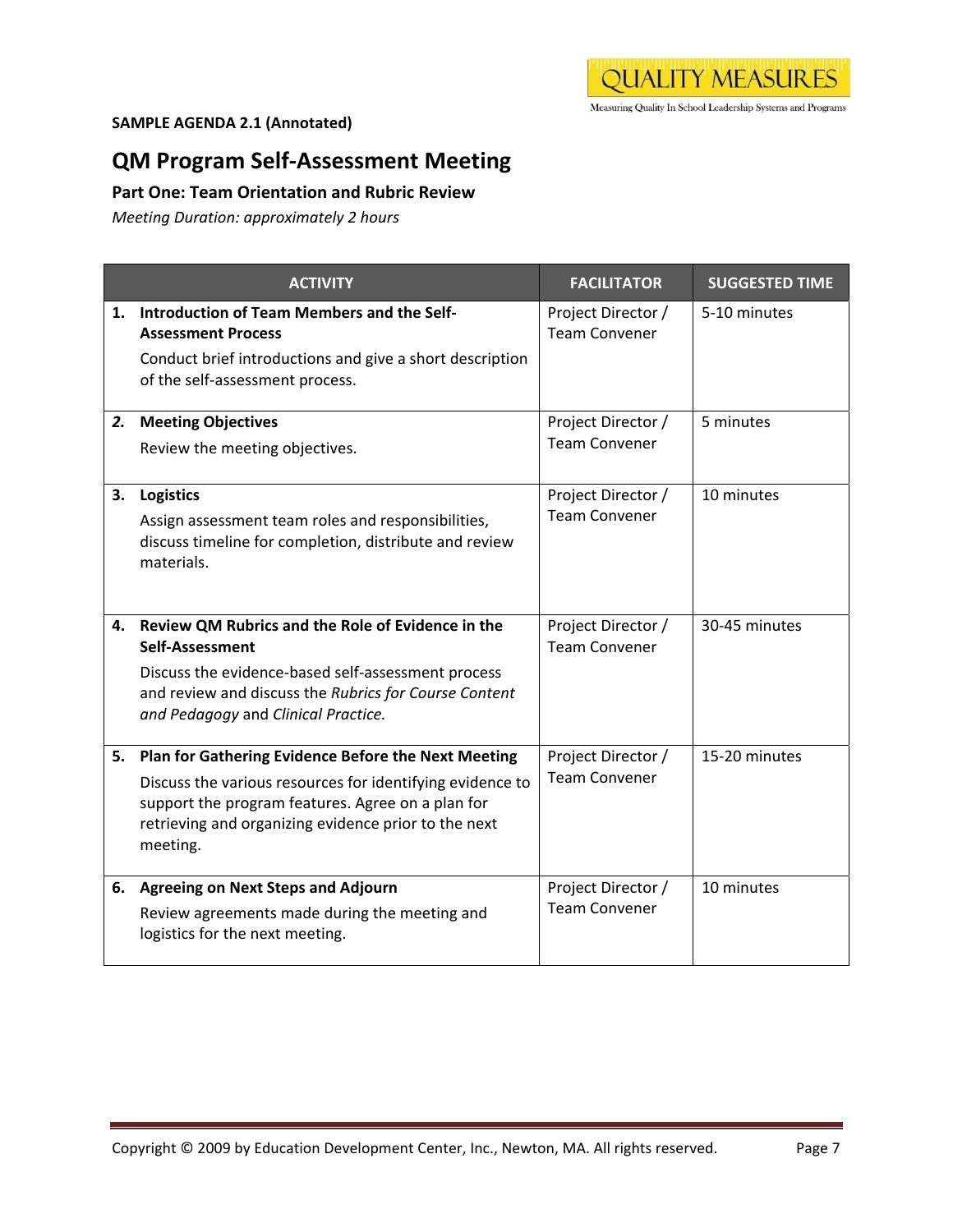#### **SAMPLE AGENDA 2.2 (Annotated)**

 $\overline{\phantom{a}}$ 

# **QM Program Self‐Assessment Meeting**

# **Part Two: Team Review, Analysis and Assessment**

*Meeting Duration: approximately 3 hours*

|    | <b>ACTIVITY</b>                                                                                                                                                                                                                                                                                                                                                                                                                      | <b>FACILITATOR</b>                               | <b>SUGGESTED TIME</b> |  |  |
|----|--------------------------------------------------------------------------------------------------------------------------------------------------------------------------------------------------------------------------------------------------------------------------------------------------------------------------------------------------------------------------------------------------------------------------------------|--------------------------------------------------|-----------------------|--|--|
| 1. | <b>Introductions and Meeting Objectives</b><br>Introduce participants and review the meeting<br>objectives and agenda.                                                                                                                                                                                                                                                                                                               | Project Director /<br>Team Convener <sup>1</sup> | 10 minutes            |  |  |
| 2. | <b>Review Evidence and Determine Quality Rating for</b><br><b>Program Course Content and Pedagogy</b><br>Team members present and discuss the strongest<br>evidence collected for each indicator of quality for this<br>feature. Using the evidence as data, the team<br>collectively agrees on an overall rubric rating. Team<br>members note significant findings for follow up.                                                   | Project Director /<br><b>Team Convener</b>       | 60 minutes            |  |  |
| 3. | <b>Review Evidence and Determine Quality Rating for</b><br><b>Program Clinical Practice</b><br>Team members present and discuss the strongest<br>evidence collected for each indicator of quality for this<br>feature. Using the evidence as data, the team<br>collectively agrees on an overall rubric rating. Team<br>members note significant findings for follow up.                                                             | Project Director /<br><b>Team Convener</b>       | 60 minutes            |  |  |
| 4. | Check over the Record Sheet and Agree on Next Steps<br>for Using the Data Gathered<br>Check that the team's discussion and agreements are<br>accurately reflected on the Record Sheet. Review the<br>findings from the "Notes" section for both Course<br>Content and Pedagogy and Clinical Practice and discuss<br>next steps for incorporating the learning from the self-<br>assessment into ongoing program improvement efforts. | Project Director /<br><b>Team Convener</b>       | 30-45 minutes         |  |  |
| 5. | <b>Summary and Adjourn</b><br>Close the meeting with any concluding remarks and<br>reflections on the process.                                                                                                                                                                                                                                                                                                                       | Project Director /<br><b>Team Convener</b>       | 5-10 minutes          |  |  |

<span id="page-9-0"></span> $1$  If a program has requested EDC facilitation support, a QM Specialist may also facilitate some portion of the meeting or serve as co-facilitator with the Program Director.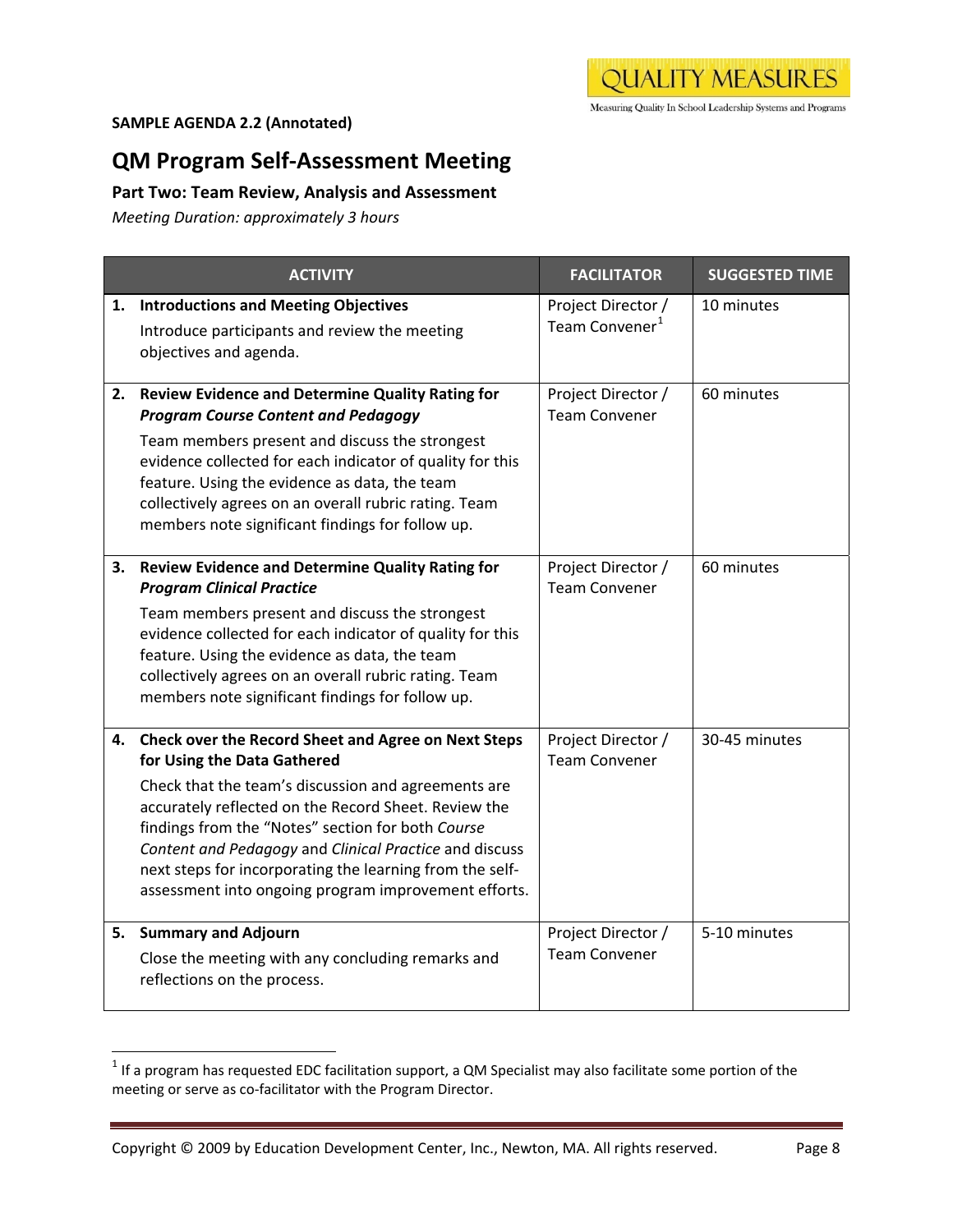# **Bibliography**

Darling‐Hammond, L., LaPointe, M., Meyerson, D., & Orr, M. (2007). *Preparing school leaders for a changing world: executive summary.* Stanford, CA: Stanford University, Stanford Educational Leadership Institute.

Johnson, A., & Svingby, G. (2007). The Use of Scoring Rubrics: Reliability, Validity and Educational 2) 130‐144. Consequences. *Eduational Research Review*, 2 (

King, C., & Levinger, B., Schoener, J. (2006). *Leadership development quality assessment process.* Newton, MA: Education Development Center, Inc.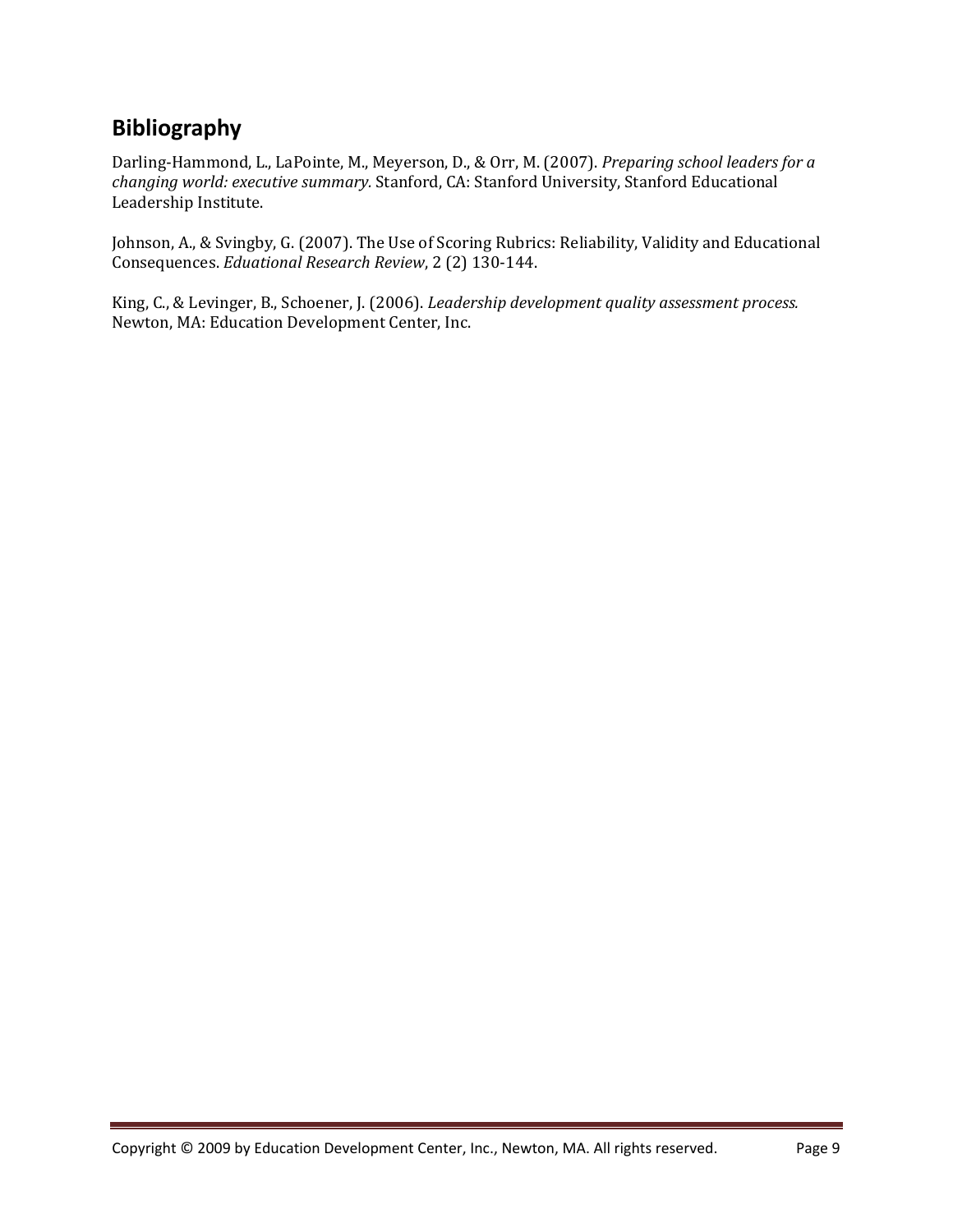

# **PROGRAM SELF‐ASSESSMENT RECORD SHEET**

# **Section A: Meeting Details**

| Director: | <b>Phone:</b> | Email: |
|-----------|---------------|--------|
| Date:     |               | Time:  |

# **Section B: Brief Description of Program**

*Please provide important descriptive information about this program including year of inception, number of participants served, and any other key features of the program in the box below.*

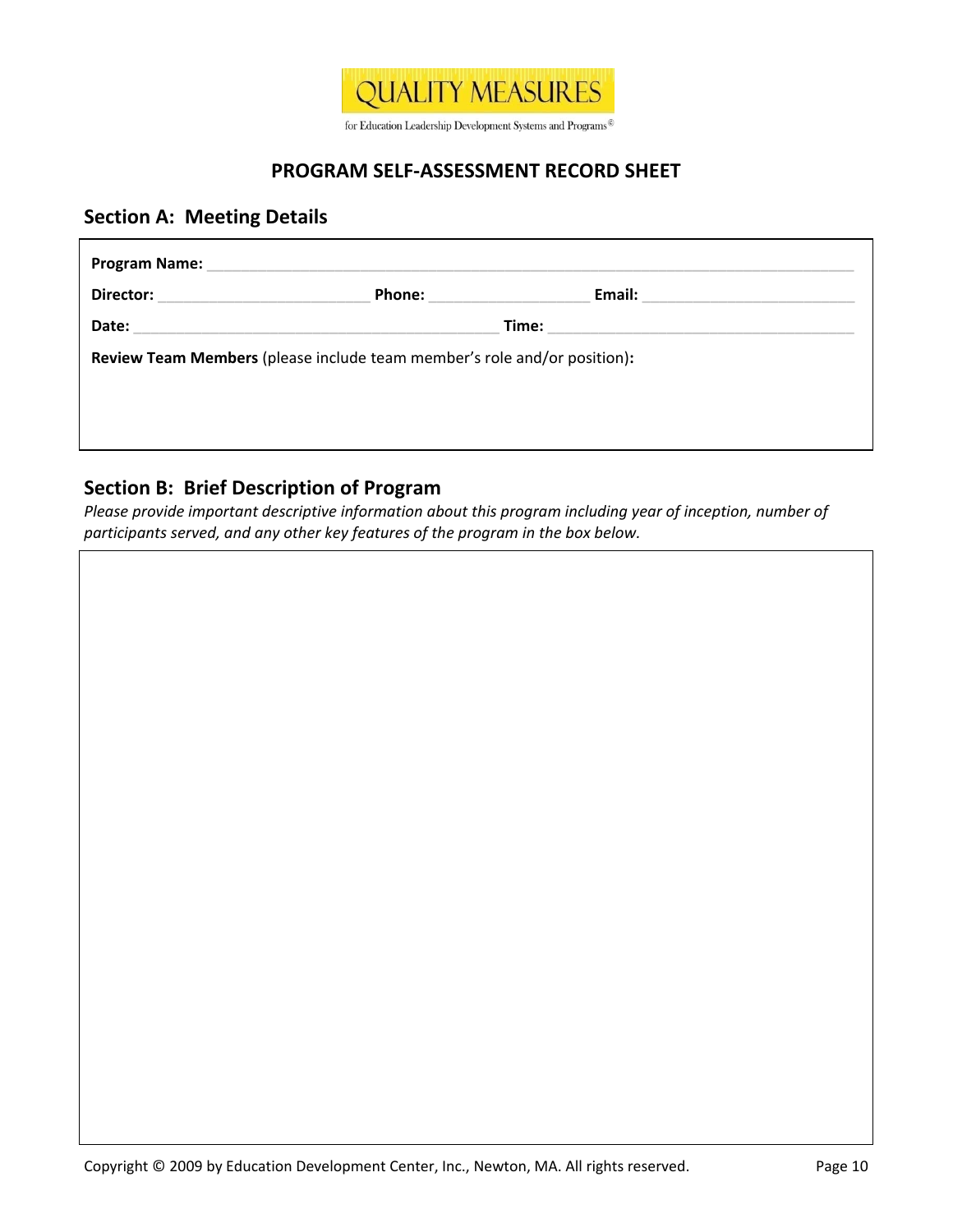# **Section C: Supporting Evidence**

Use the table below to list the evidence that best supports each indicator of quality. Indicate the type(s) of evidence. Note the developmental level *(well‐developed, developed, emerging, beginning) the evidence supports for each indicator of quality.*

| <b>Indicators of Quality</b>                                                                                                                                                                                                                                                                                                            | <b>Title of Supporting Evidence</b> | <b>Type of Evidence</b> |             | <b>Evidence</b> |       |                                                             |
|-----------------------------------------------------------------------------------------------------------------------------------------------------------------------------------------------------------------------------------------------------------------------------------------------------------------------------------------|-------------------------------------|-------------------------|-------------|-----------------|-------|-------------------------------------------------------------|
| for COURSE CONTENT & PEDAGOGY                                                                                                                                                                                                                                                                                                           |                                     | Document                | Observation | Interview       | Other | supports                                                    |
| 1. Requires course work in each of the<br>following content domains:<br>Vision for learning<br>$\Box$<br>School culture<br>$\Box$<br>Instructional supervision<br>П<br>Management of resources and<br>$\Box$<br>operations<br>Ethical practices, and<br>$\Box$<br>Political, social, economic, legal and<br>$\Box$<br>cultural contexts |                                     |                         |             |                 |       | Well-Developed<br>Developed<br>Emerging<br><b>Beginning</b> |
| 2. All required courses are logically and<br>sequentially organized and specifically<br>aligned to state and professional<br>leadership standards                                                                                                                                                                                       |                                     |                         |             |                 |       | Well-Developed<br>Developed<br>Emerging<br>Beginning        |
| 3. All required courses incorporate<br>project based learning methods as the<br>comprehensive approach to<br>instruction that includes adequate<br>opportunities for students to practice<br>an array of skills in real school contexts                                                                                                 |                                     |                         |             |                 |       | Well-Developed<br>Developed<br>Emerging<br><b>Beginning</b> |
| 4. All required courses explicitly link<br>successful completion of coursework<br>to current performance expectations<br>for school principals                                                                                                                                                                                          |                                     |                         |             |                 |       | Well-Developed<br>Developed<br>Emerging<br><b>Beginning</b> |
| 5. All required courses implement well-<br>defined formative and summative<br>assessment measures for use by<br>faculty, the candidate, and peers to<br>evaluate candidate performance                                                                                                                                                  |                                     |                         |             |                 |       | Well-Developed<br>Developed<br>Emerging<br><b>Beginning</b> |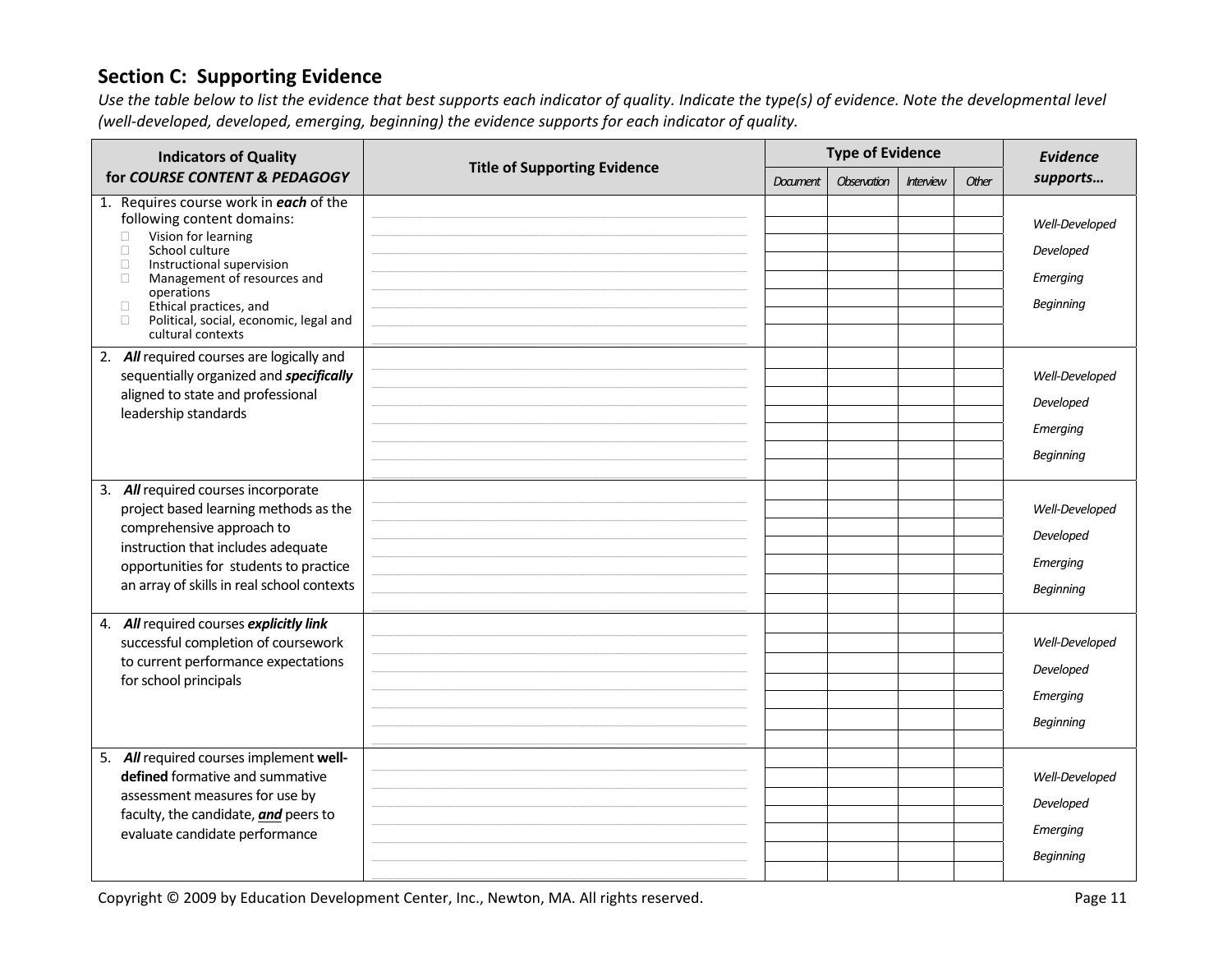# **Quality Rating for** *COURSE CONTENT & PEDAGOGY:* (*tick one*)

*Well‐Developed*

*Developed*

*Emerging*

*Beginning*

**Notes for continuous improvement/future program planning for** *COURSE CONTENT & PEDAGOGY:*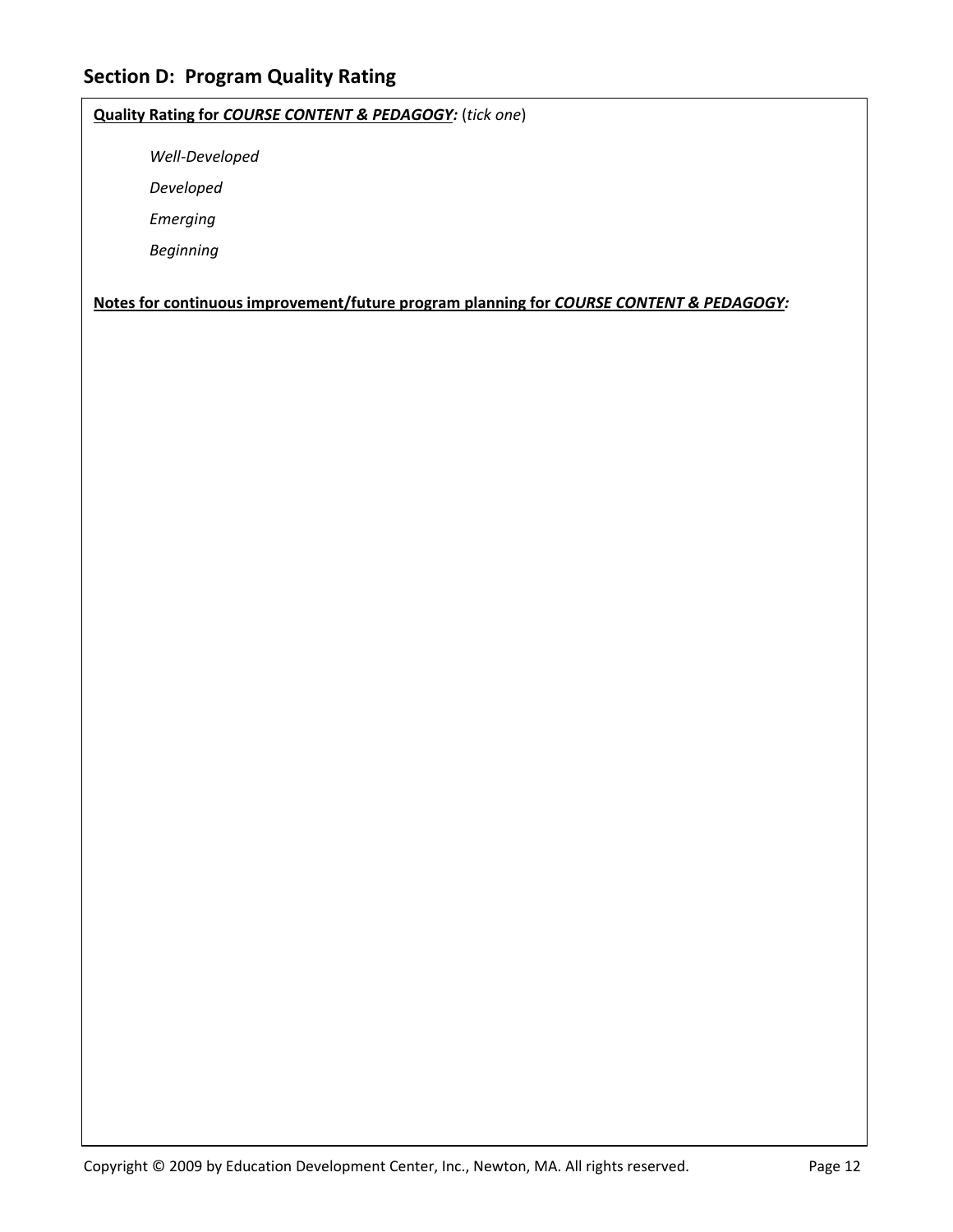# **Section C: Supporting Evidence**

Use the table below to list the evidence that best supports each indicator of quality. Indicate the type(s) of evidence. Note the developmental level *(well‐developed, developed, emerging, beginning) the evidence supports for each indicator of quality.*

| <b>Indicators of Quality</b>                                                                                                                                                                                                                                                                                                                                                                                                                                                                                           | <b>Title of Supporting Evidence</b> | <b>Type of Evidence</b> |             |           | Evidence |                                                                                                                            |
|------------------------------------------------------------------------------------------------------------------------------------------------------------------------------------------------------------------------------------------------------------------------------------------------------------------------------------------------------------------------------------------------------------------------------------------------------------------------------------------------------------------------|-------------------------------------|-------------------------|-------------|-----------|----------|----------------------------------------------------------------------------------------------------------------------------|
| for CLINICAL PRACTICE                                                                                                                                                                                                                                                                                                                                                                                                                                                                                                  |                                     | <b>Document</b>         | Observation | Interview | Other    | supports                                                                                                                   |
| Includes developmentally sequenced<br>1.<br>opportunities for intern to further<br>develop, apply, and practice leadership<br>skills in real-world clinical settings for at<br>least one year under the direct<br>supervision of both university faculty<br>and expert field practitioners<br>2. Requires intern to complete a<br>comprehensive series of problem-<br>based projects and activities that are<br>explicitly linked to ISLLC standards<br>(2008) and district performance<br>expectations for principals |                                     |                         |             |           |          | Well-Developed<br>Developed<br>Emerging<br><b>Beginning</b><br>Well-Developed<br>Developed<br>Emerging<br><b>Beginning</b> |
| 3. Provides intern with expert coaching<br>and mentoring support that includes<br>daily opportunities for intern to be<br>observed and receive feedback from<br>experts while practicing and<br>developing their skills                                                                                                                                                                                                                                                                                                |                                     |                         |             |           |          | Well-Developed<br>Developed<br>Emerging<br><b>Beginning</b>                                                                |
| 4. Provides formal formative and<br>summative assessments of intern<br>performance at scheduled intervals<br>throughout the clinical practice<br>experience                                                                                                                                                                                                                                                                                                                                                            |                                     |                         |             |           |          | Well-Developed<br>Developed<br>Emerging<br><b>Beginning</b>                                                                |
| 5. Offers intern the opportunity to<br>develop competencies in more than<br>one school level (elementary, middle<br>and high) and demographic contexts                                                                                                                                                                                                                                                                                                                                                                 |                                     |                         |             |           |          | Well-Developed<br>Developed<br>Emerging<br><b>Beginning</b>                                                                |